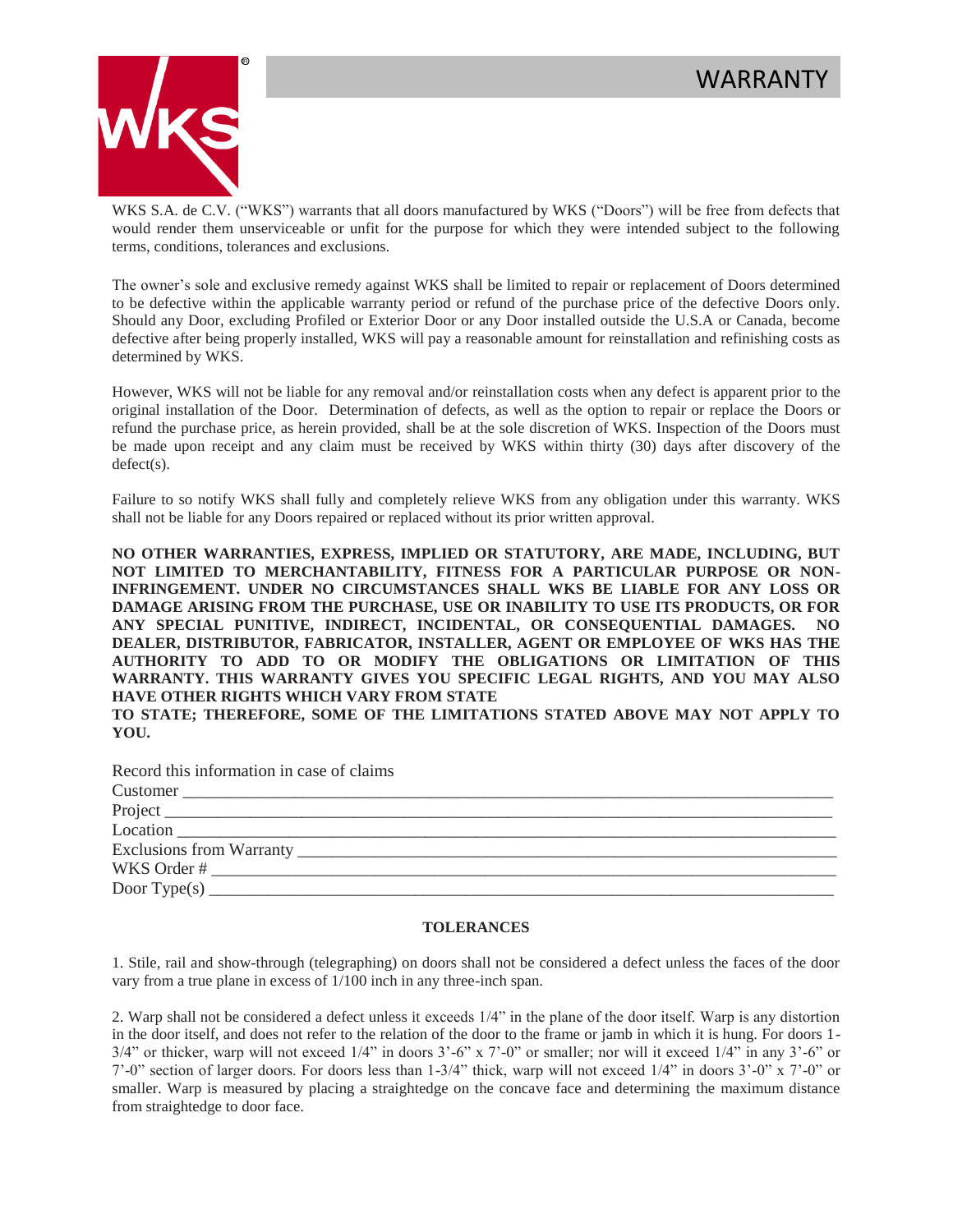

3. Action on any claim for warping or for telegraphing may be deferred, at the option of WKS, for a period of time not to exceed 12 months from the date of claim, If a door has been installed prior to such claim, the door must remain in the original hung installation during the period of deferment to permit conditioning of the door to humidity and temperature.

## **EXCLUSIONS**

1. Unsatisfactory service or appearance caused by failure to follow the "Handling, Job Finishing and Installation Instructions" set forth below.

2. The appearance of field finished doors.

3. The appearance of doors with high gloss, transparent, or opaque finishes; or otherwise unorthodox finishes.

4. Natural variations in the color or texture of the wood.

5. The warranty against warp does not apply to the following:

a. Doors with different face materials or veneer grain configurations on opposite sides of the door.

b. Doors that are improperly hung or do not swing freely.

- c. Warp on doors less than 1-3/4" thick but larger than 3'-0" x 7'-0".
- d. Appliques on one face of the door only, creating an unbalanced condition.

e. Applied moldings exceeding 3-1/2" wide or covering more than 25% of the door face.

6. This warranty does not cover doors with:

a. Cutouts for lights (lites) and/or louvers, any edge of which is nearer than 5" to any edge of the door.

b. Cutouts having less than 3-5/16" on non-rated & 20-minute fire doors, and less than 5" on 45-, 60-, and 90-minute fire doors between adjacent cutouts for unit locks, closures, or other hardware cutouts on flush doors; and cutouts having less than 1-1/2" on stile and rail doors and on non-rated SCL core flush doors.

7. Cracking of high pressure decorative laminate faced doors with openings cut by other than the manufacturer or its authorized representative. Radius of 1/4" at corners of openings must be maintained.

8. Door accessories, supplied by the manufacturer, for a period exceeding one year.

9. Doors altered by others.

10. Normal wear and tear, including wear-through of the finish, or deterioration for reasons other than material and workmanship of the door itself.

11. Incompatibility of hardware with a particular door construction.

12. Doors where self-tapping or combination metal/wood screws are used to attach surface-applied hardware.

13. Interior doors used in an exterior application. An exterior opening is defined as an opening that cannot be climate controlled for temperature and/or humidity on both sides.

14. Acoustical doors requiring hardware other than standard locks and hinges.

15. In order not to induce warp or excessive deterioration of your door, avoid using dark stains or paints on the door surfaces exposed to direct sunlight. Doors painted black (or any dark color) with exposure to sunlight will not be warranted.

16. Placement quantity or size of knots that are manufactured from any "knotty" species are not covered under the terms of this warranty.

17. This exterior warranty will not cover:

a. Exterior doors less than 1-3/4" thick

b. Problems due to exposure to sun or moisture, such as discoloration, warp & checking.

c. Hardware machining into the top rail such as pivots, flush bolts, magnetic switches, concealed vertical rods and closers.

d. Applied moldings or reveals.

e. Slight expansion or contraction due to varying environmental conditions, such as temperature and humidity.

f. 1- panel construction.

g. 1-3/4" thick flat panel doors.